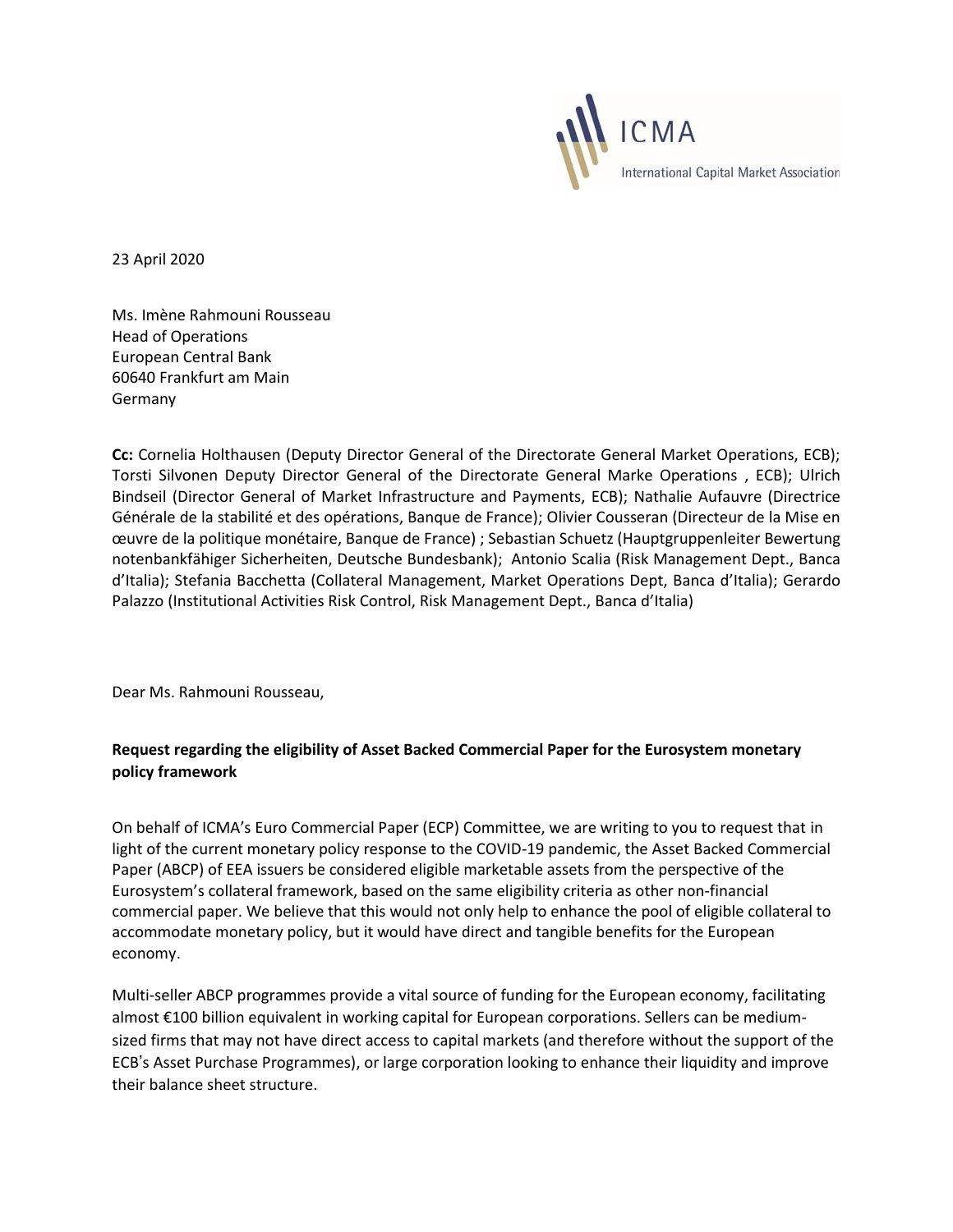In the current market turbulence, where commercial papers placed have reduced to maturities below one week, this vital source of funding is at risk of being disrupted. All European ABCP conduits benefit from fully supported liquidity lines provided by their sponsor banks. If there is a market disruption due to lack of liquidity, then ABCP conduits will draw their liquidity lines with their sponsor banks. This situation will not only create additional liquidity stress for banks but also for all corporates and auto captives that fund their working capital with ABCP conduits. Indeed, the cost of such liquidity lines drawdowns is very high for the corporates and auto captives, and moreover the conduits are likely to stop their purchases of new assets, depriving these clients of this source of working capital.

Providing eligibility for ABCP, firstly with respect to the Eurosytem's collateral framework for monetary policy credit operations, and secondly for purchases under the ECB's Pandemic Emergency Purchase Programme (PEPP), would provide meaningful support for this important source of funding for the European economy, helping to extend and diversify the investor base to include more European entities for whom Eurosystem eligibility is an essential requirement, and making funding less reliant on US investors via the USCP market.

It should be noted that ABCP were previously granted ECB eligibility for the Eurosystem's collateral Framework in 2008 as part of the ECB's response to the financial crisis. Since then, ABCP structures have become more robust, Structured Investments Vehicles ('SIVs'), which were for a large part 'arbitrage conduits', have disappeared in the last ten years. They left the floor to Multi-seller ABCP conduits used by sponsor banks to fund real economy assets (trade receivables, autoloans/ leases, etc.) to serve their clients. This important change was due to efforts conducted both by regulators and market participants, also based on ECB recommendations. ABCP programs are now subject to far greater transparency requirements as a result of the introduction of the regulation EU 2017/2402 that has not only introduced the 'Simple, Transparent and Standardised' label, but also several rules and guidelines further developed in regularly technical standards (RTS) by the EBA and ESMA (under the Capital Requirements Regulation). From a credit perspective, ABCP conduits are funding-selected assets with high quality and credit enhancement protections. They are publicly rated by rating agencies for the benefit of investors. ABCP programmes today cannot be compared with the SIV structures of ten years ago.

In addition, from a regulatory point of view, it should be noted that ABCP programs are not financial institutions as they are Securitisation Special Purpose Entities ('SSPE'), as stated in article 2 of the regulation EU 2017/2402, and this point was confirmed by EBA in a consultation. <sup>1</sup> Therefore, if ABCP programs are not financial institutions, and since they fund corporates receivables, ABCP issued by these programs to fund ABCP transactions should be considered as 'non-financial commercial papers' and should arguably be included in the PEPP.

It is worth noting that ABCP are currently included in the COVID-19 monetary policy responses of other major jurisdictions where ABCP plays a prominent role in funding the corporate sector. These include the Federal Reserve's Corporate Paper Funding Facility (CPFF) as well as inclusion in the collateral eligibility schedules of the monetary policy frameworks of both the Bank of England and the Bank of Canada.

<sup>&</sup>lt;sup>1</sup> See question 2014\_1530: [https://eba.europa.eu/single-rule-book-qa/-/qna/view/publicId/2014\\_1530\)](https://eba.europa.eu/single-rule-book-qa/-/qna/view/publicId/2014_1530)